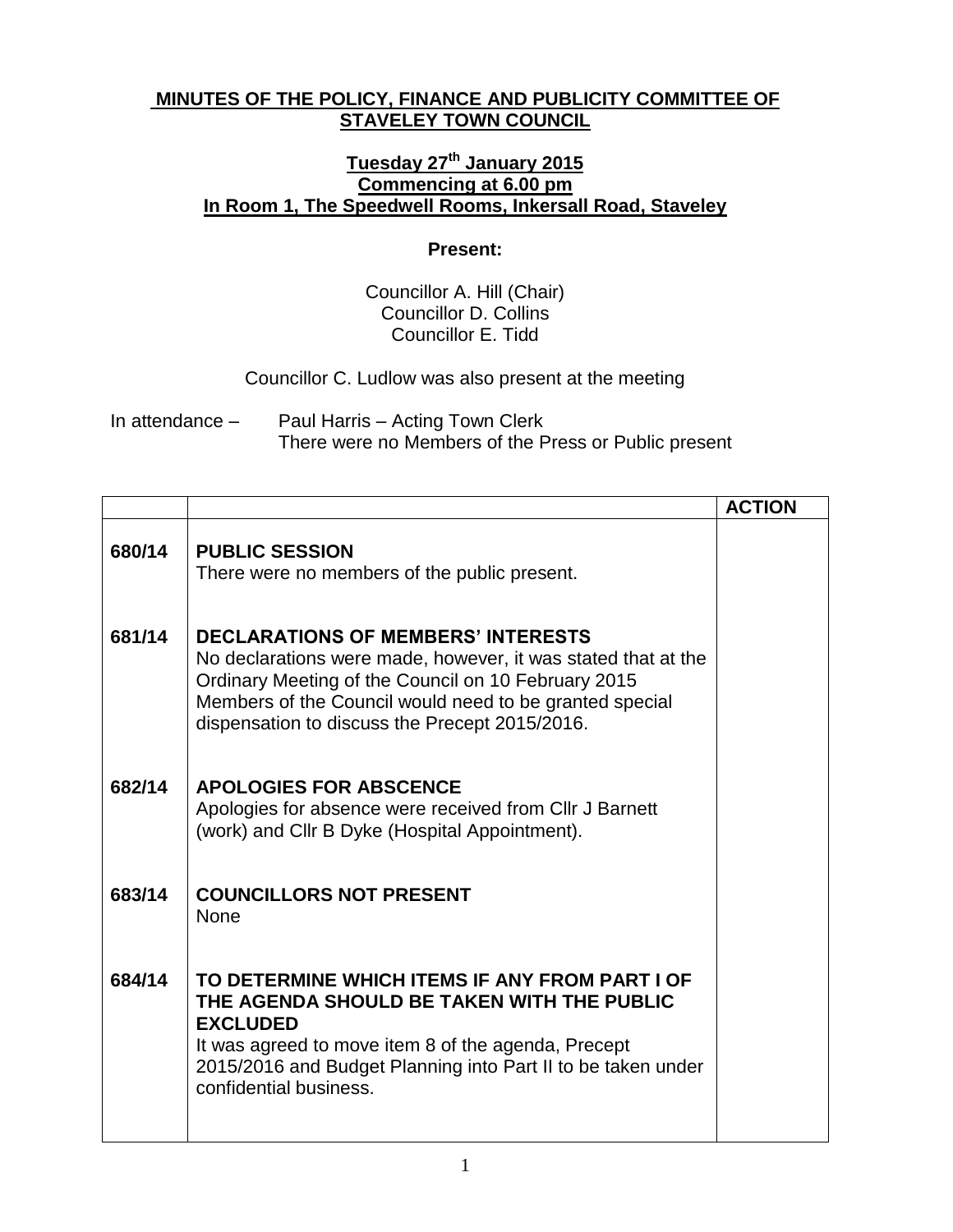| 685/14 | MINUTES OF THE POLICY, FINANCE AND PUBLICITY                                                                                                                                                                                                                                                                                                                                                                                                                                                                                                     |  |
|--------|--------------------------------------------------------------------------------------------------------------------------------------------------------------------------------------------------------------------------------------------------------------------------------------------------------------------------------------------------------------------------------------------------------------------------------------------------------------------------------------------------------------------------------------------------|--|
|        | <b>COMMITTEE OF STAVELEY TOWN COUNCIL HELD ON</b><br>TUESDAY 16TH DECEMBER 2014                                                                                                                                                                                                                                                                                                                                                                                                                                                                  |  |
|        | It was <b>NOTED</b> that these minutes were approved at the                                                                                                                                                                                                                                                                                                                                                                                                                                                                                      |  |
|        | ordinary meeting of Staveley Town Council on Tuesday 13 <sup>th</sup><br>January 2015.                                                                                                                                                                                                                                                                                                                                                                                                                                                           |  |
|        |                                                                                                                                                                                                                                                                                                                                                                                                                                                                                                                                                  |  |
| 686/14 | <b>MATTERS ARISING FROM THE MINUTES OF THE</b><br>POLICY, FINANCE AND PUBLICITY COMMITTEE OF<br>STAVELEY TOWN COUNCIL HELD ON TUESDAY 16TH<br><b>DECEMBER 2014.</b><br>No matters arising were raised.                                                                                                                                                                                                                                                                                                                                           |  |
| 687/14 |                                                                                                                                                                                                                                                                                                                                                                                                                                                                                                                                                  |  |
|        | <b>FINANCIAL ISSUES</b><br>The Acting Town Clerk requested permission to attend DALC<br>Training in March in preparation for the Election 2015. This<br>was £20. Councillors were happy for the Acting town Clerk to<br>attend the training, however asked if he would check first with<br>Sandra Essex at Chesterfield Borough Council what training<br>CBC had on offer.                                                                                                                                                                       |  |
|        | 3 votes FOR                                                                                                                                                                                                                                                                                                                                                                                                                                                                                                                                      |  |
|        |                                                                                                                                                                                                                                                                                                                                                                                                                                                                                                                                                  |  |
| 688/14 | <b>SPEEDWELL ROOMS</b><br>The PAT Testing at the Speedwell Rooms had been carried<br>out. There were a couple of failed items. It was stated that a<br>dishwasher had failed and a Dragon Heater amongst other<br>items. Councillors stated that if the items could not be<br>repaired they should be disposed of by skip.                                                                                                                                                                                                                       |  |
|        | Councillors also asked for a filing cabinet to be located in teh<br>Speedwell Rooms to include copies of fire certificates, health<br>and safety policies and certificates and other similar items.<br>The main copies of these documents were to be kept in the<br>Council Office on the High Street. Cllr Ludlow spoke<br>regarding the files and asked for the Council Clerical<br>Assistant to come to the Speedwell Rooms in order to review<br>the filing system and ensure copies of the insurance and<br>other certificates are present. |  |
|        | It was RESOLVED that equipment that required replacing<br>(such as the dishwasher) would be replaced.                                                                                                                                                                                                                                                                                                                                                                                                                                            |  |
|        | CIIr D Collins stated with regards to the Five Year Electrical<br>Testing he was very concerned that this had not been done<br>for "x amount of years". Emergency lighting was not in place                                                                                                                                                                                                                                                                                                                                                      |  |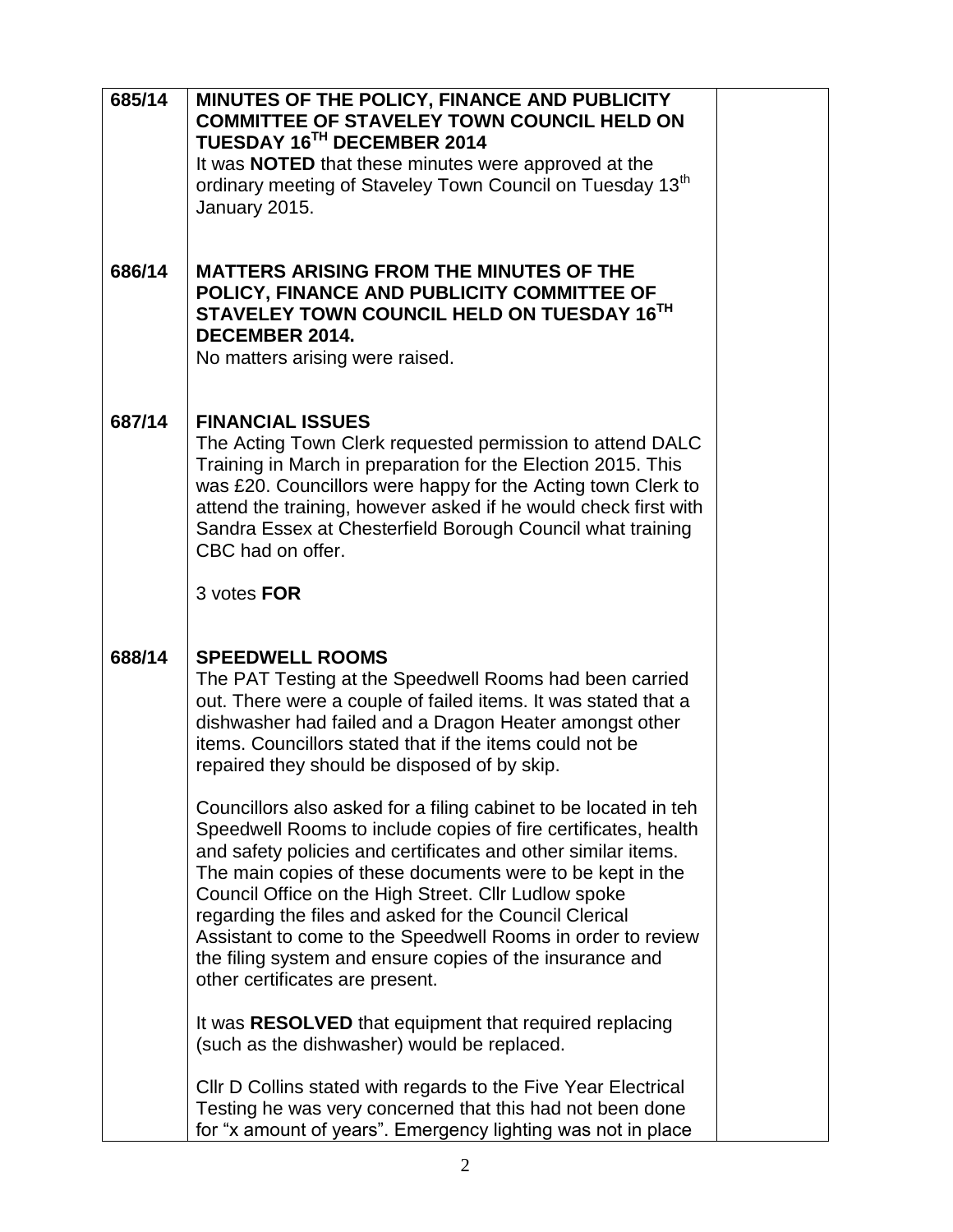|        | in certain rooms. DOR Electrical who had carried out the<br>survey informed Councillors that the last report they had<br>carried out on the building was 8 years previously.                                                                                                                                                                                                                                                                                                                                                                                                  |  |
|--------|-------------------------------------------------------------------------------------------------------------------------------------------------------------------------------------------------------------------------------------------------------------------------------------------------------------------------------------------------------------------------------------------------------------------------------------------------------------------------------------------------------------------------------------------------------------------------------|--|
|        | The Acting Town Clerk stated that the work on the emergency<br>lighting had now been completed. However, the contractor<br>had requested an asbestos survey before other works could<br>be carried out. Cllr Hill felt that as the plaster was done in the<br>1990s by the Council there would be no asbestos in the<br>plaster.                                                                                                                                                                                                                                              |  |
|        | Councillors asked the Acting Town Clerk to contact<br>Chesterfield Borough Council as the building had only been<br>handed across to Staveley Town Council in the last 7/8 years,<br>it was felt that an asbestos survey should have been carried<br>out as part of this transfer.                                                                                                                                                                                                                                                                                            |  |
|        | It was RESOLVED that permission be given to bring a late<br>item to Council on 10 February 2015.                                                                                                                                                                                                                                                                                                                                                                                                                                                                              |  |
| 689/14 | <b>HEART OF STAVELEY PROJECT</b><br>It was RESOLVED that as and when required Staveley Town<br>Council will invite help and advice from Chesterfield Borough<br>Council and Derbyshire County Council on matters relating to<br>Heart of Staveley Project.                                                                                                                                                                                                                                                                                                                    |  |
|        | 3 votes FOR                                                                                                                                                                                                                                                                                                                                                                                                                                                                                                                                                                   |  |
| 690/14 | <b>HEALTH AND SAFETY POLICY</b><br>The Health and Safety Policy was <b>APPROVED</b> and should be<br>taken to Council for signing at the next ordinary meeting of<br>the Council. It was further RECOMMENDED that a<br>requirement for health and safety training for Councillors<br>following an election be added into Standing Orders.                                                                                                                                                                                                                                     |  |
|        | 3 votes FOR                                                                                                                                                                                                                                                                                                                                                                                                                                                                                                                                                                   |  |
|        | A letter had been received from Keith Church following a<br>meeting between Mr Church, Cllr Hill and the Acting Town<br>Clerk. It offered various types of training including manual<br>handling training, fire safety as well as policy work on Child<br>Protection and Food Hygiene. It was understood by<br>Councillors that the Food Hygiene and Child Protection<br>Policies were in addition to the standard retainer Mr Church<br>was paid. It was further understood that Child Protection was<br>an issue for teh Council in relation to running the<br>Playschemes. |  |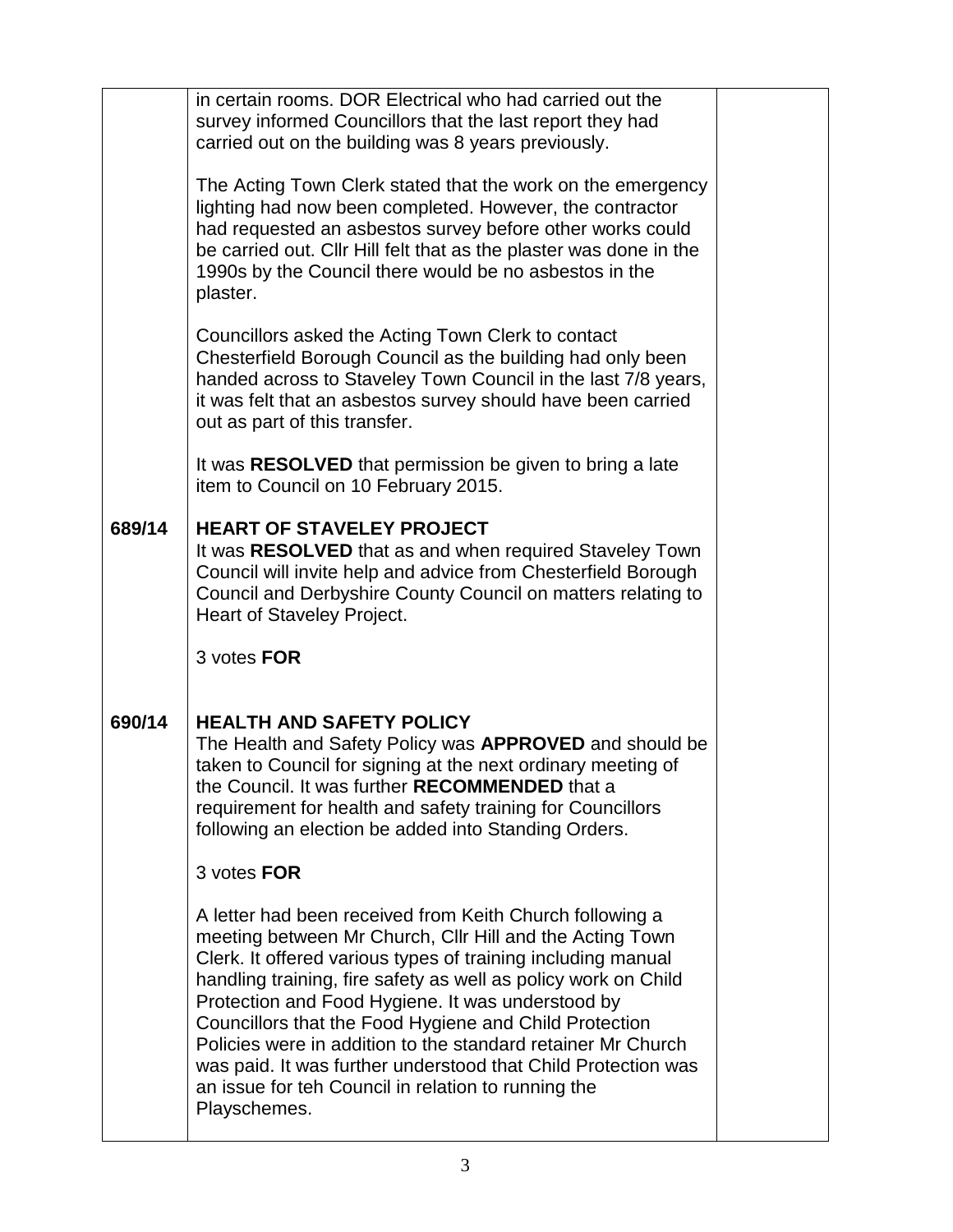|        | Cllr Collins asked how long Mr Church had been on retainer<br>and he was disappointed that the Proper Officer in the past<br>had not brought these policies to the Council. Cllr Hill stated<br>that Mr Church had tried to come to see Councillors but he<br>needed to be asked by the Proper Officer.                                                                                                                                                                                                                                      |  |
|--------|----------------------------------------------------------------------------------------------------------------------------------------------------------------------------------------------------------------------------------------------------------------------------------------------------------------------------------------------------------------------------------------------------------------------------------------------------------------------------------------------------------------------------------------------|--|
|        | It was RECOMMENDED that the training and policy work was<br>done and the additional £100.00 be approved.                                                                                                                                                                                                                                                                                                                                                                                                                                     |  |
|        | 3 votes FOR                                                                                                                                                                                                                                                                                                                                                                                                                                                                                                                                  |  |
| 691/14 | <b>APPLICATIONS FOR FINANCIAL ASSISTANCE</b><br>No Applications had been received.                                                                                                                                                                                                                                                                                                                                                                                                                                                           |  |
| 692/14 | <b>STAVELEY MARKET</b><br>Following the staff review there was a need to look at the<br>project officer post and to advertise. For the report to CBC it<br>was suggested that learning from the Christmas Market and<br>advertising for the project officer could be added as the post<br>will look at developing the market. With regards to the<br>accounts, the salary of the Markets staff needed splitting and<br>relocating to the Speedwell Rooms and bar as largely time<br>was spend on the Speedwell Rooms rather than the Market. |  |
|        | Andy Bond, CBC Officer had suggested the Council<br>considered concentrating upon the Flea Market as these<br>could make much more money, also to look at Car Boot.                                                                                                                                                                                                                                                                                                                                                                          |  |
|        | The Christmas Market, whilst it did not have many stalls the<br>footfall was steady. Feedback from the Jerk Chicken stall was<br>to look at cooked food market, different foods from different<br>countries, with entertainers (steel bands etc), these generate<br>footfall.                                                                                                                                                                                                                                                                |  |
|        | <b>PART II</b>                                                                                                                                                                                                                                                                                                                                                                                                                                                                                                                               |  |
| 693/14 | <b>RESTRUCTURING ISSUES</b><br>It was reported that the restructuring had been accepted. A<br>meeting was needed to look at implementing the staffing<br>review.                                                                                                                                                                                                                                                                                                                                                                             |  |
|        | It was RECOMMENDED that a temporary Finance Officer<br>was needed and this should be advertised.                                                                                                                                                                                                                                                                                                                                                                                                                                             |  |
|        | It was RECOMMENDED that Jo Taylor be asked to continue<br>working on providing Finance Officer Support until the end of<br>the financial year.                                                                                                                                                                                                                                                                                                                                                                                               |  |